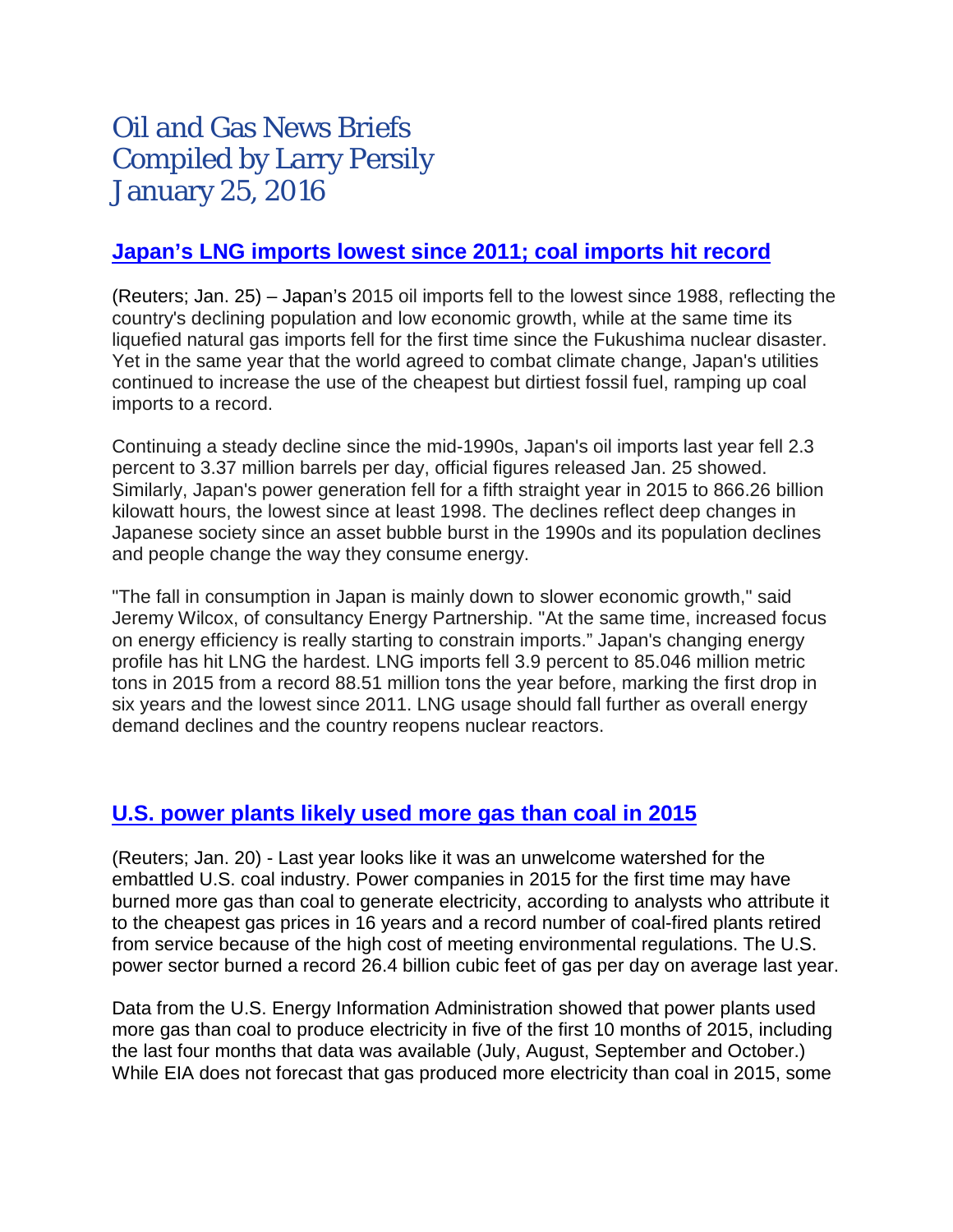analysts conclude it did because gas in November and December traded at the lowest levels for the entire year, prompting more coal-to-gas switching.

Coal has been the primary source of fuel for U.S. power plants for the past century, but its use has been declining since peaking in 2007, which is expected to continue as the federal government imposes rules to limit carbon emissions. Thomson Reuters Analytics estimated coal-to-gas switching in November and December averaged 8.7 billion cubic feet of gas per day. Ten years ago, coal produced 50 percent of the nation's power supply, while gas was at just 19 percent. Now, both fuels are at about 33 percent.

# **[U.S. Forest Service opposes gas pipeline route to eastern shore](http://www.dailyprogress.com/news/local/forest-service-rejects-proposed-route-of-atlantic-coast-pipeline/article_217e6e3e-c05c-11e5-a9c8-e7788a90e32d.html)**

(The Daily Progress; Charlottesville, VA; Jan. 21) - The U.S. Forest Service has rejected the latest proposed route of the Atlantic Coast Pipeline because of the 42-inch natural gas pipeline's potential damage to the habitat of sensitive animal species protected by two national forests in Virginia and West Virginia. The Forest Service submitted its comments to the Federal Energy Regulatory Commission, which is reviewing the application for the 550-mile pipeline.

The Forest Service said the proposed route is "inconsistent" with its plans and commitments to protect the habitats of the Cow Knob salamander, Cheat Mountain salamander and West Virginia northern flying squirrel, as well as the red spruce forest ecosystem in which they live. The pipeline, estimated to cost \$5 billion, would move Marcellus Shale gas through West Virginia to North Carolina and Virginia.

The pipeline project does not meet the agency's minimum requirements for a specialuse permit to cross the George Washington and Monongahela national forests, said Kathleen Atkinson, regional forester for the Eastern Region, and Tony Tocke, regional forester for the Southern Region. "Therefore, alternatives must be developed to facilitate further processing of the application," the agency said.

#### **[Cheniere seeks to refinance debt on underused LNG import terminal](http://www.bloomberg.com/news/articles/2016-01-22/cheniere-said-to-seek-2-6-billion-to-refinance-lng-import-plant)**

(Bloomberg; Jan. 22) - Cheniere Energy is seeking to borrow about \$2.6 billion to refinance its underused Sabine Pass liquefied natural gas import facility and a pipeline, according to four people familiar with the deal. Cheniere, which is better known because it's on track to export the first LNG cargo of U.S. shale gas this year, owes about \$2.1 billion on the import facility in Louisiana, with \$1.67 billion due in November, according to a company presentation Jan. 21.

Thanks to the U.S. shale boom, the \$1.6 billion Sabine Pass import terminal was redundant the moment it came online in 2009. U.S. gas production is expected to climb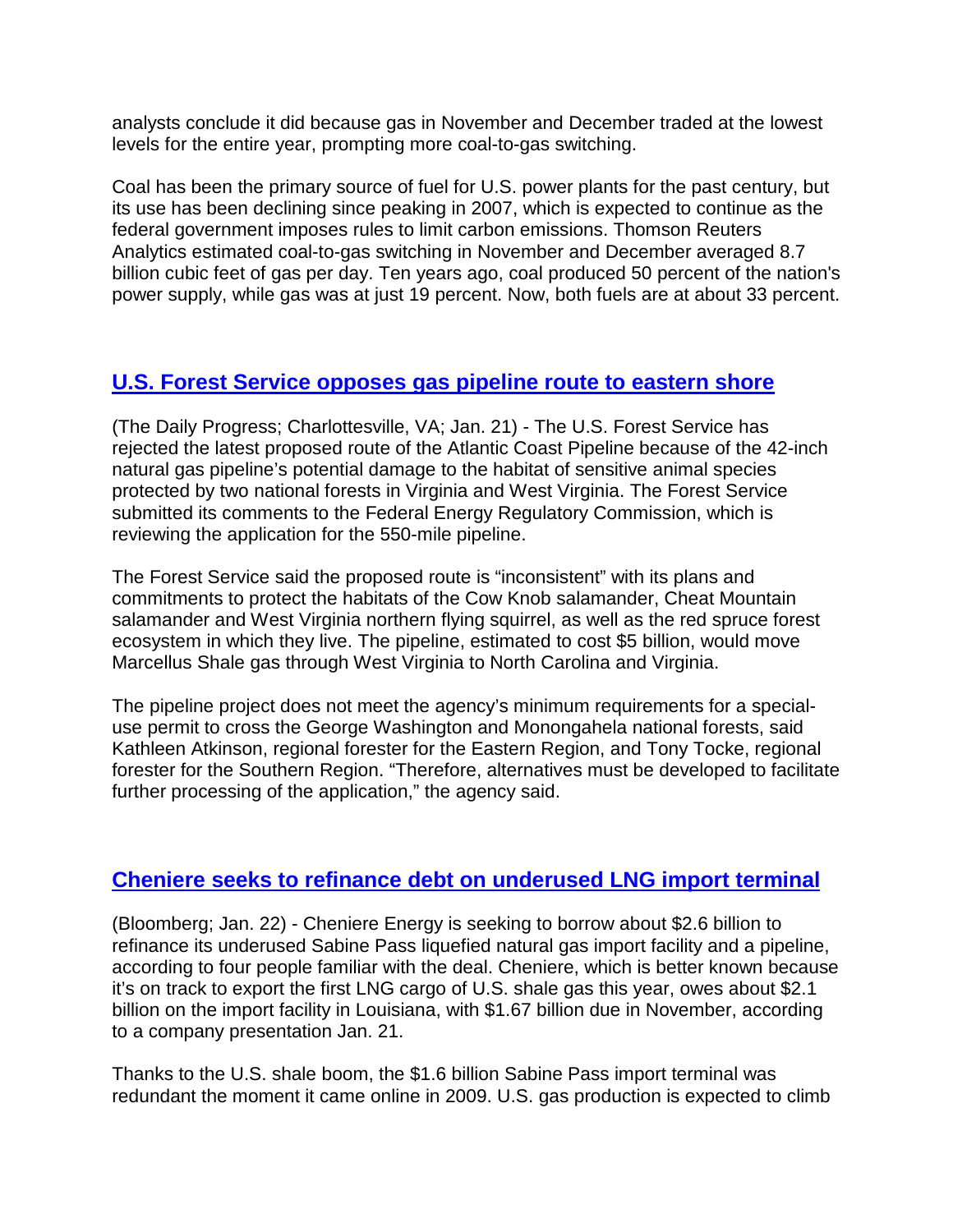in 2016 for the 11th straight year, and gas futures that soared to more than \$13 per million Btu in mid-2008 plunged in December to a 16-year [low](http://www.bloomberg.com/news/articles/2015-12-18/u-s-gas-climbs-from-16-year-low-on-slightly-cooler-forecasts) of \$1.68. The import plant has never operated at full capacity, and soon after it began operations the company started planning an adjacent export facility.

The financing would replace all existing debt on the [Creole Trail Pipeline](http://www.cheniere.com/pipelines/creole-trail/) and the LNG import terminal, and add some new debt. Cheniere receives minimal quantities of imported LNG, mainly maintenance shipments to keep the plant running, according to government data compiled by Bloomberg. Total and Chevron each contracted for 1 billion cubic feet of import capacity at the plant and began making annual payments totaling \$250 million when the terminal came online under 20-year agreements.

# **[India could start U.S. LNG imports in 2017](http://www.livemint.com/Industry/m68UrJwByFEQUwrsmhkAAK/India-to-receive-its-first-imports-of-US-shale-gas-in-2017.html)**

(Live Mint; India; Jan. 20) - India is to receive its first imports of U.S. shale gas in 2017, a person familiar with the development said Jan. 19, a move that is expected to help India in its quest to broaden its energy supply mix. Liquefied natural gas imports from the U.S. are expected to be a cost-effective fuel source for India's fertilizer manufacturers and power producers that are unable to operate at full capacity for lack of enough of the cleaner-burning fuel from domestic sources.

GAIL (India) has contracts to bring in 6 million metric tons a year (almost 300 billion cubic feet of gas) of U.S. LNG, the source said. GAIL has contracts with Cheniere Energy's export terminal under construction at Sabine Pass, La., and the Cove Point project being built on the Maryland shore. India consumed almost 1.8 trillion cubic feet of gas in 2014, about 60 percent produced domestically and the rest imported. Most of its LNG imports come from Qatar, with smaller volumes from several other suppliers.

# **[Novatek CEO says Yamal LNG still talking](http://www.wsj.com/articles/novatek-closes-in-on-loans-for-strategic-yamal-project-1453474940) with China for financing**

(Wall Street Journal; Jan. 22) - The chief executive of Novatek, Russia's second-largest gas producer, indicated Jan. 22 that the company was closing in on loans from Chinese and Russian banks for its Arctic liquefied natural gas project, but gave no timeline for concluding any credit agreements. Novatek CEO Leonid Mikhelson said the Yamal LNG project had secured loan guarantees of \$4 billion from the Export Insurance Agency of Russia and was in talks over \$12 billion in credits from Chinese banks.

Novatek has missed several self-imposed deadlines — most recently the end of last year — for securing funding for Yamal LNG, forcing the company and its partners, France's Total and China National Petroleum Corp., to invest billions of their own funds and turn to the Kremlin for a bailout. The project is a test for Russia's ability to weather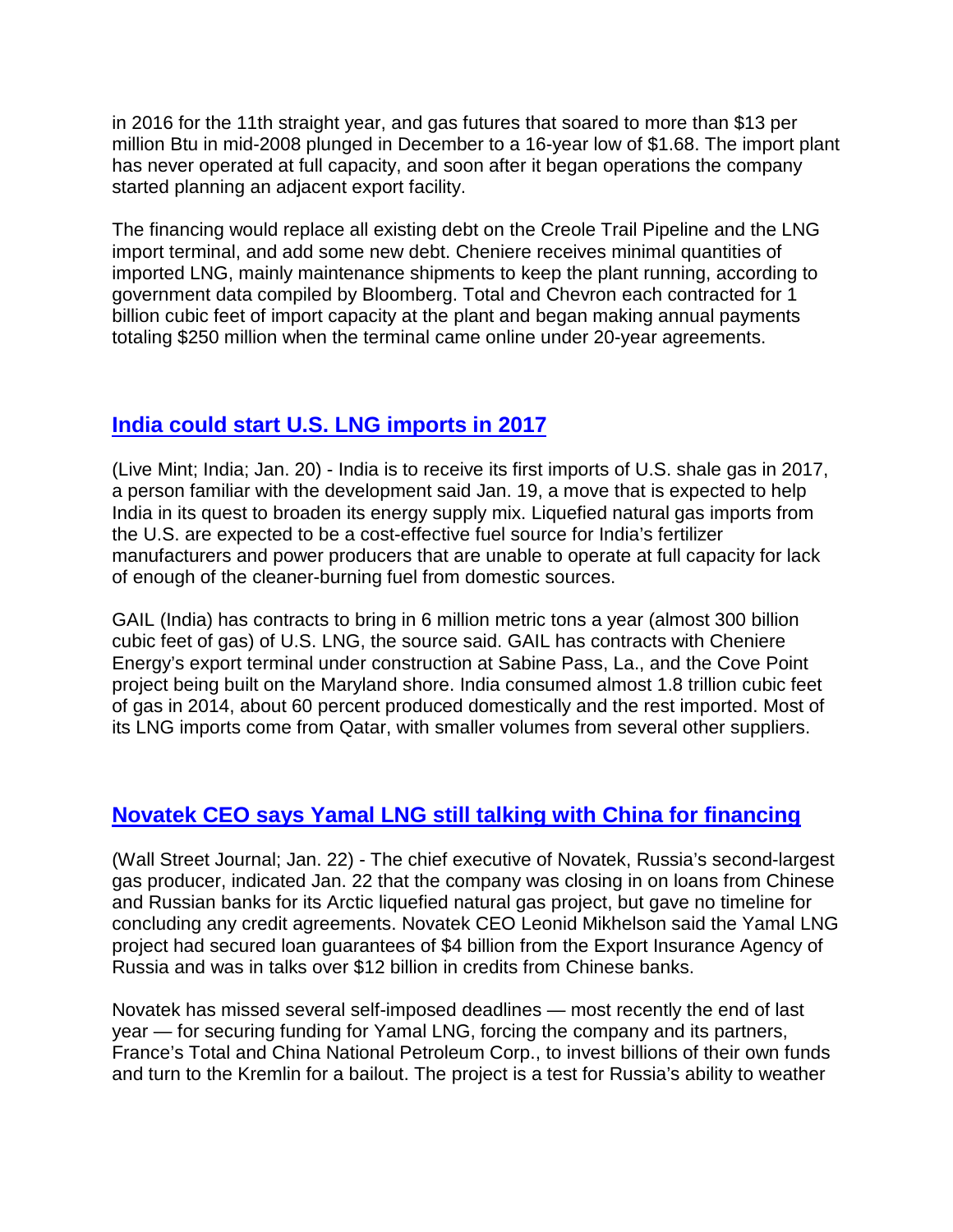Western sanctions. U.S. restrictions on Novatek have squeezed financing for the project, which is at the center of Russia's attempts to increase LNG exports to Asia.

Mikhelson said \$12 billion in funding would come from Chinese banks, mostly in euros, but that discussions on the currency for the loans were not finished. Talking to reporters at the World Economic Forum in Davos, Switzerland, Mikhelson said Russian lenders Sberbank and Gazprombank would provide loans of \$4 billion in total under guarantees from the Export Insurance Agency of Russia. Yamal LNG, which is under construction, is supposed to start deliveries from its first production unit, mostly to Asia, in late 2017.

#### **[Mitsubishi takes over U.S.-based oil and gas marketer](http://www.bloomberg.com/news/articles/2016-01-20/mitsubishi-bolsters-american-lng-link-with-gas-marketer-purchase)**

(Bloomberg; Jan. 20) - Japan's Mitsubishi has bolstered access to gas supplies for its North American export projects by taking full ownership of oil and gas marketer Cima Energy. Mitsubishi, which already held 34 percent of Cima, took control of the Houstonbased company, it [said](http://www.mitsubishicorp.com/jp/en/pr/archive/2016/html/0000029226.html) Jan. 20. It did not provide a value for the transaction. Mitsubishi will use Cima to obtain supplies for liquefied natural gas export projects it holds stakes in, including Cameron LNG in Louisiana and LNG Canada in British Columbia.

Cima trades about 1 billion cubic feet of gas a day, according to Mitsubishi. Mitsubishi originally bought a piece of Cima in 2008 to market natural gas supplied from LNG imports to the United States. The subsequent U.S. shale boom upended those plans, turning many of the prospective U.S. LNG import terminals into export projects.

Mitsubishi's move comes as LNG prices are pacing a collapse in oil amid a global supply glut and tepid demand from utilities amid cheaper alternative fuels. New LNG projects coming online in the U.S and Australia, the gradual restart of nuclear reactors in Japan and low coal prices are driving LNG prices lower, analysts at Citigroup said in a report Jan. 19. The spot price for LNG shipped to northeast Asia has tumbled to \$6.45 per million Btu, matching the lowest in data going back to 2010.

# **['Unfortunate timing' for Chevron's Gorgon LNG in weak market](http://www.bloomberg.com/news/articles/2016-01-20/chevron-s-costly-lng-project-to-start-in-shadow-of-oil-collapse)**

(Bloomberg; Jan. 20) - After years of delays, cost overruns and labor unrest, Chevron's Gorgon project, one of the world's most expensive liquefied natural gas ventures, faces another challenge: the weakest energy prices in over a decade. As Chevron prepares for its first export from the facility in northwest Australia, oil prices — which traditionally determine the value of LNG — are near 12-year lows. The project will add to a wave of new supply, including the first deliveries from the U.S., amid weakening demand.

Gorgon highlights the risk of investing in major energy projects amid unpredictable and volatile prices. Crude has more than halved since Chevron decided to go ahead with the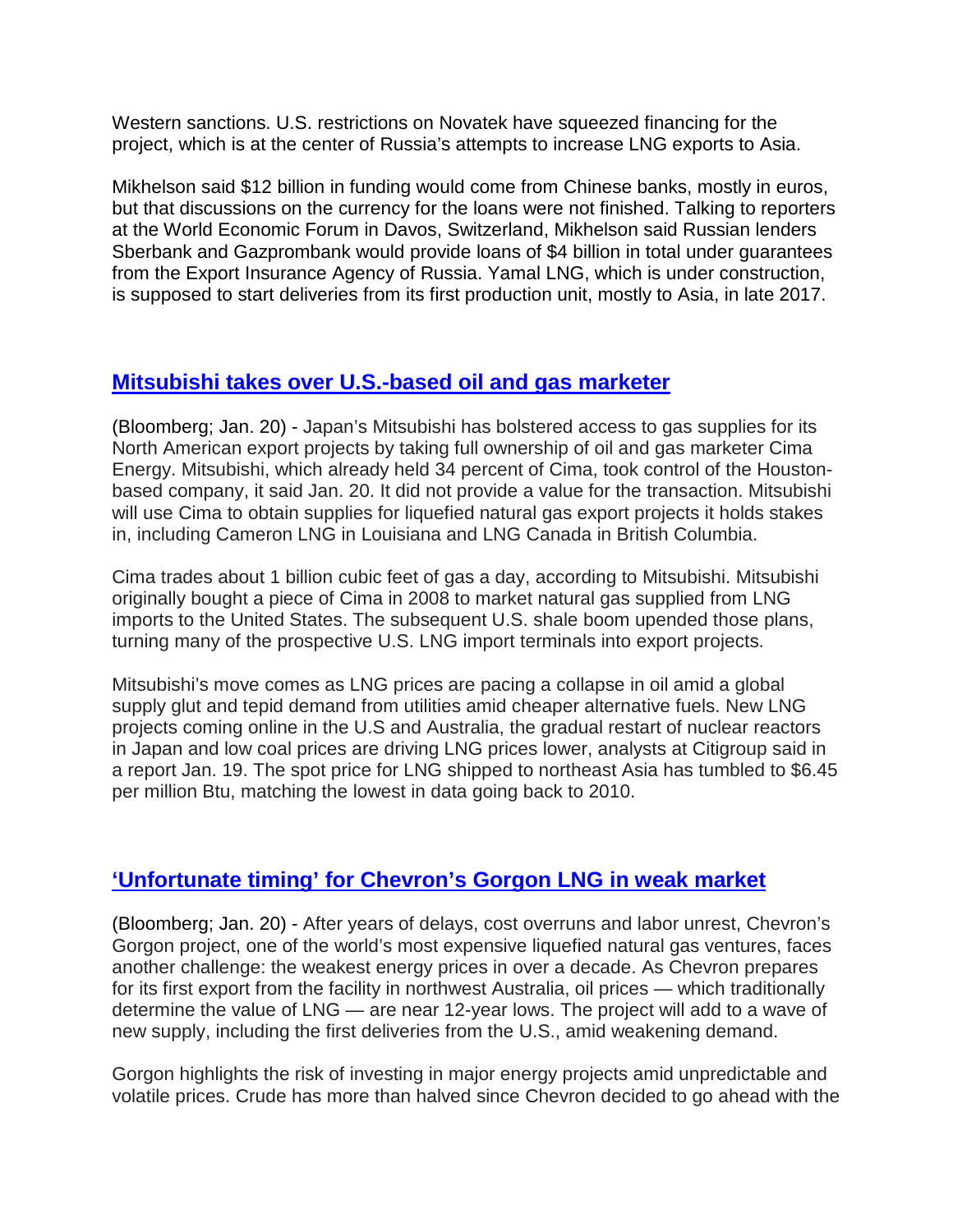project in 2009, and its cost has ballooned to \$54 billion from \$37 billion. The company said it is focused on returns over four decades, but current market conditions will reduce near-term cash flows. "It is unfortunate timing to start up a long-gestating LNG project in such a weak market," said James Taverner, a Tokyo-based analyst at consultancy IHS.

"Falling oil and LNG prices will greatly affect the economics of all new projects coming online now," Taverner said. "Gorgon is one of the most expensive LNG projects in the world. Low LNG prices will hurt its margins." Spot LNG prices in northeast Asia have tumbled by more than two-thirds since early 2014, sliding to \$5.65 per million Btu, the lowest since at least 2010. "The real bloodbath for spot LNG" prices will come later, said Jeff Brown, president of consulting firm FGE in Singapore, who estimates prices may fall further and trade in the \$4 to \$5 range between the second half of 2016 and 2018.

#### **[Small LNG export project wins Canadian export license](http://www.cftktv.com/News/Story.aspx?ID=2191169)**

(CFTK-TV; Terrace, BC; Jan. 20) - One of the Northwest's smaller LNG projects now has an export license from the National Energy Board. The board last week granted a 25-year export license to AltaGas for its Douglas Channel LNG project near Kitimat, B.C. AltaGas and its Japanese and European partners are planning a floating liquefaction and export facility that is tiny  $-$  550,000 metric tons of LNG a year  $$ compared to other multimillion-ton proposals for the coast at Kitimat and Prince Rupert.

Calgary-based AltaGas is leading the venture, which estimates project costs at \$500 million. A final investment decision could come this year, although the venture is fighting with the Canadian government over whether it should have to pay hefty import duties on its floating processing plant that would be built overseas. The project would be on Haisla First Nation territory.

# **[Global LNG project review ranks Australia as high cost](http://www.lngworldshipping.com/news/view,lng-project-costs-and-the-luck-of-the-draw_41276.htm)**

(LNG World Shipping; Jan. 22) - LNG World Shipping has assessed the cost per tonne of output capacity for 37 liquefied natural gas production and export projects in play 2013 to 2021. The results highlight some obvious conclusions — Australia has been a high-cost place to bring seven challenging, world-scale projects online simultaneously. The review looked at projects completed since 2013, those under construction, those that could start up by 2021, and several that have been canceled the past three years.

The review excluded the costs associated with financing, and concluded that direct cost comparisons are fraught with difficulties because each project is unique, comprising a range of variables. Aside from the terminal's location, other variables included logistics and market conditions, choice of technologies, local and geopolitical issues, investment decision timing and human factors. All invariably have a role to play in any cost profile.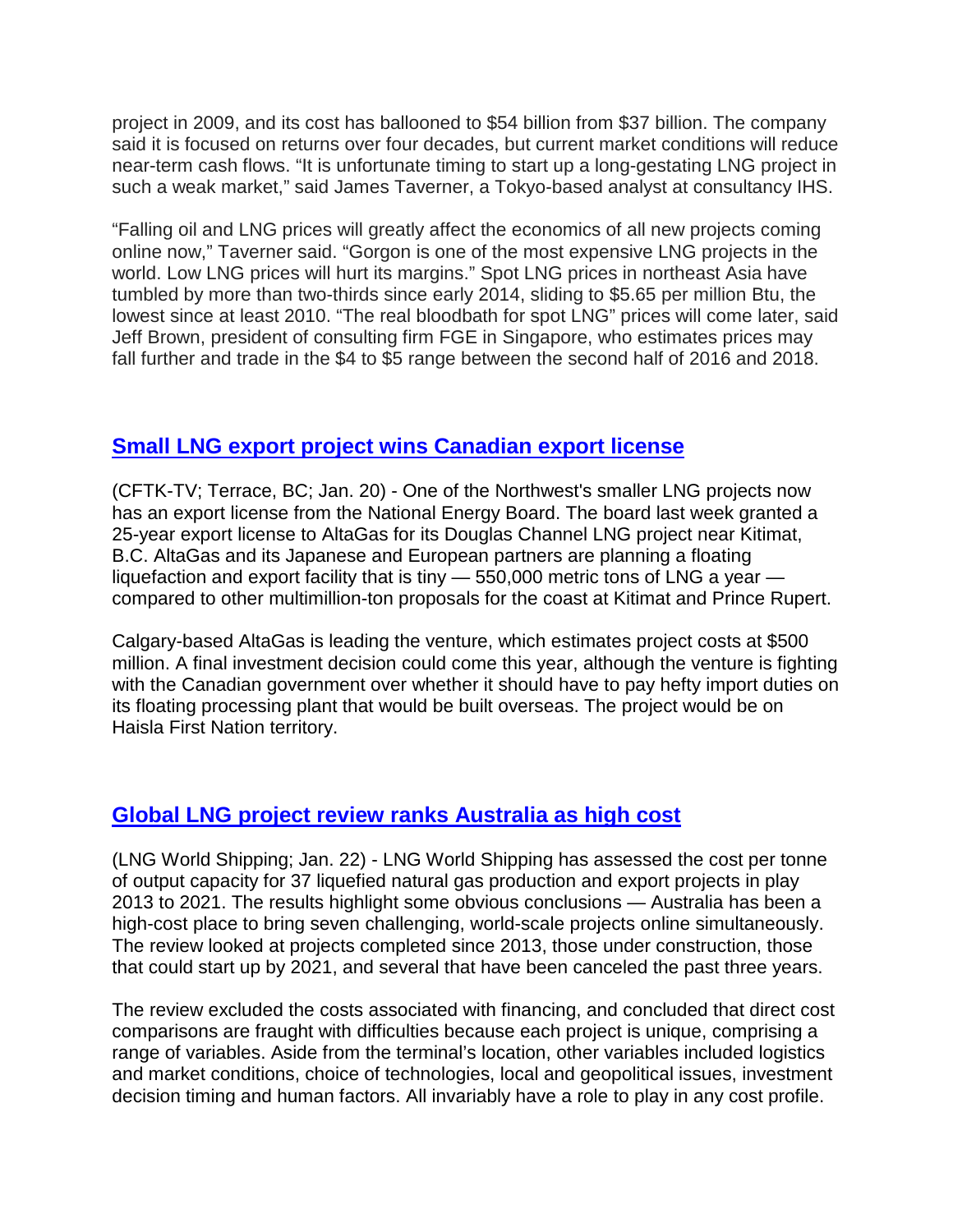The widest contrast is between the U.S. and Australia. Projects in both will see longer payback times then they had planned when making investment decisions years ago, during better prices and stronger markets. The Australian projects cost an average \$3,000 per tonne capacity vs. the U.S. average of under \$1,000. The Australia projects were high-cost greenfield ventures in a costly construction environment that included gas field development costs and pipelines. The U.S. projects mostly were brownfield projects that rely on unused LNG import terminals for much of the needed infrastructure.

#### **[BP looks to double natural gas production in Egypt](http://uk.reuters.com/article/uk-bp-egypt-idUKKCN0UX1X4)**

(Reuters; Jan. 19) - BP aims to double its gas production in Egypt in the next four years despite weak oil prices as Egypt's burgeoning energy market needs more fuel. Egypt is on a drive to ramp up oil and gas production — aggressively signing exploration deals, renegotiating production prices and lobbying companies to speed up projects even as firms worldwide scale back. Through joint ventures with Italy's Eni and the Egyptian government, BP produces 10 percent of Egypt's oil and 30 percent of its gas.

The company says it has no intention of backtracking on its pledge to speed up production at recent discoveries. "BP's plan is to double our gas production in Egypt before the end of this decade," BP North Africa regional president Hesham Mekawi said. BP currently produces around 1.4 billion to 1.5 billion cubic feet of gas per day in Egypt. BP's plans come as oil prices hit 12-year lows and the company last week announced it would slash 5 percent of its global workforce, as many as 20,000 jobs.

Major finds such as Zohr, a Mediterranean gas field discovered by Eni in August, have kept companies interested in Egypt, where massive deposits remain untapped. The lion's share of additional gas production that BP will bring online in the next few years will come from its West Nile Delta project, which is expected to reach 1.2 billion cubic feet per day starting in 2017, Mekawi said. The country's energy shortage has forced it to pay dearly to keep homes lit and factories running. Egypt will spend an estimated \$8 billion on energy imports this fiscal year, the oil minister said recently.

# **[BP diverts LNG cargo away from Egypt over unpaid bills](http://maritime-executive.com/article/egypt-skips-gas-bill-lng-shipment-diverted)**

(Reuters; Jan. 21) - BP's diversion of a tanker of liquefied natural gas away from Egypt due to payment issues is the first sign that the country's currency crisis could be jeopardizing its energy supplies, traders said. Earlier this month the tanker British Sapphire was diverted to Brazil rather than discharging in Egypt, with the delivery of the LNG cargo for Egypt delayed up until October, traders said. BP declined to comment. Egypt's state-owned EGAS was not available to comment.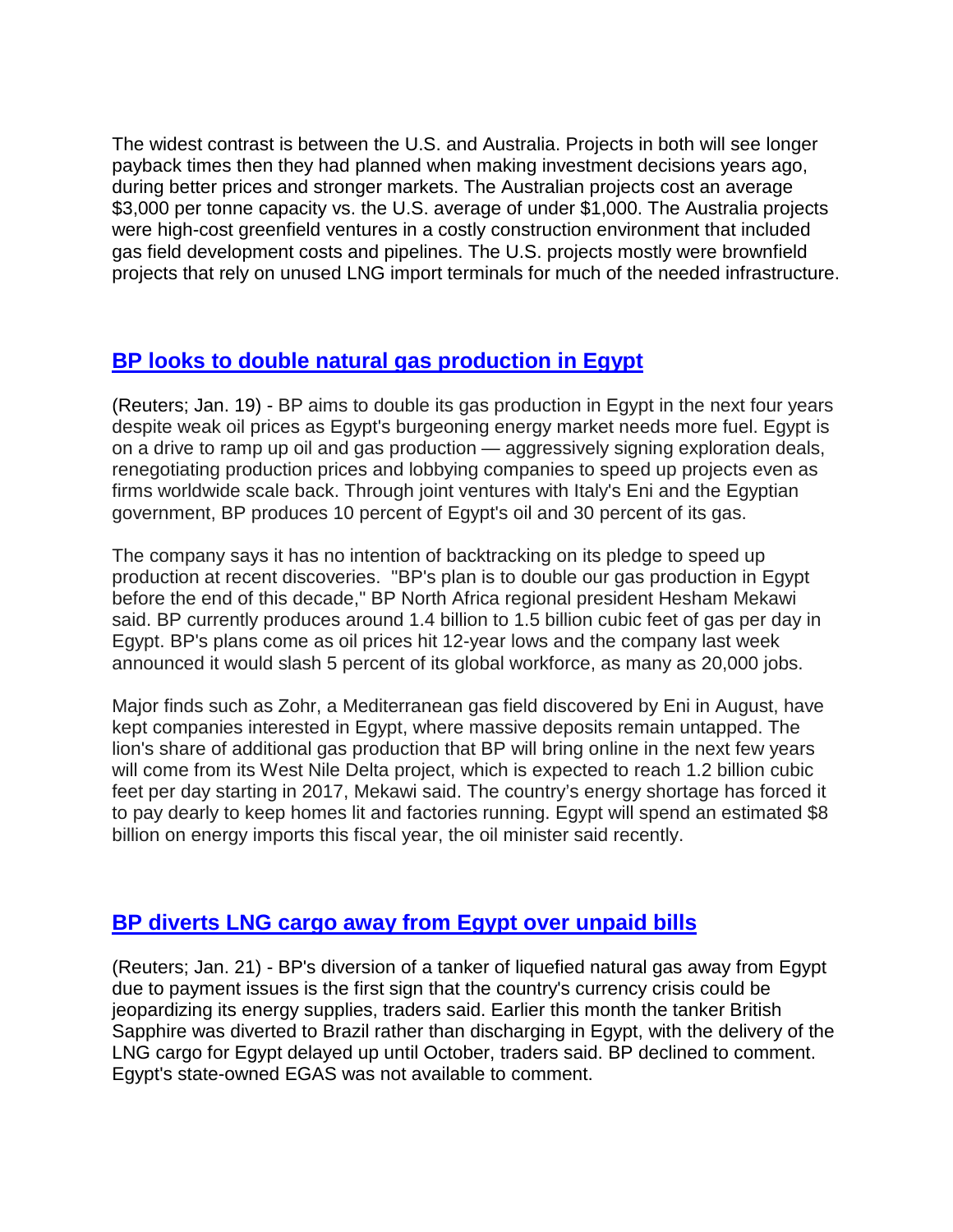Egypt has been struggling to pay for U.S. dollar-priced oil products and LNG due to an acute foreign currency crisis, worsened by the Russian airliner disaster in October that hit tourism revenue. Egypt, which is short domestic gas production, became a major market for LNG shippers last year after start-up of two import terminals, but a payment freeze until March has left more than \$400 million in unpaid bills so far, sources said.

It is an unwelcome addition to Egypt's already growing arrears to foreign oil companies involved in producing oil and gas in the country. In BP's case this has begun to translate into LNG deliveries being pushed back nine months into the future in the latest case, a source said. BP's British Sapphire arrived outside Egypt's Ain Sokhna import terminal Dec. 24 and proceeded to spend the next two weeks circling offshore. Its destination changed Jan. 7 and it is currently en route to Brazil, shipping data shows. "The British Sapphire was redirected because [BP's] previous cargo was not paid for," a trader said.

# **[Oklahoma driller agrees to shut in](http://www.wsj.com/articles/sandridge-energy-agrees-to-shut-several-oklahoma-wells-1453334751) wastewater disposal wells**

(Wall Street Journal; Jan. 20) - After days of negotiations with Oklahoma regulators, an embattled oil producer has agreed to shut down several wastewater disposal wells that had been linked to earthquakes in the state. The agreement comes after Sandridge Energy refused a request from regulators in December to close the wells, which are part of its oil-and-gas fracking operations. But facing legal action, the company brokered a deal with the state.

By early February, Sandridge will stop using seven wells located near a spate of earthquakes that recently rocked a region 100 miles northwest of Oklahoma City. Three will be closed entirely, according to the Oklahoma Corporation Commission, which oversees the state's oil and gas industry. The other four, plus a previously unused well, will be given over for earthquake research. Sandridge also agreed to reduce the amount of wastewater injected into roughly 40 other wells it will continue to use in the area.

The company — which was recently delisted from the New York Stock Exchange had warned in financial filings that curtailing its use of disposal wells could force it to dial back on production, which would hurt revenues. Regulators said the agreement with Sandridge provides an opportunity for the Oklahoma Geological Survey to use the five wells given over by the company to study the rising number of earthquakes in the state. A growing body of research links quakes to the use of drilling wastewater disposal wells.

# **Montreal regional council [opposes TransCanada oil pipeline](http://www.calgaryherald.com/news/story.html?id=11666825)**

(Montreal Gazette; Jan. 21) - The Montreal Metropolitan Community, representing 82 municipalities in the Montreal region, announced Jan. 21 it opposes the proposed Energy East pipeline that would move Alberta oil sands production more than 2,800